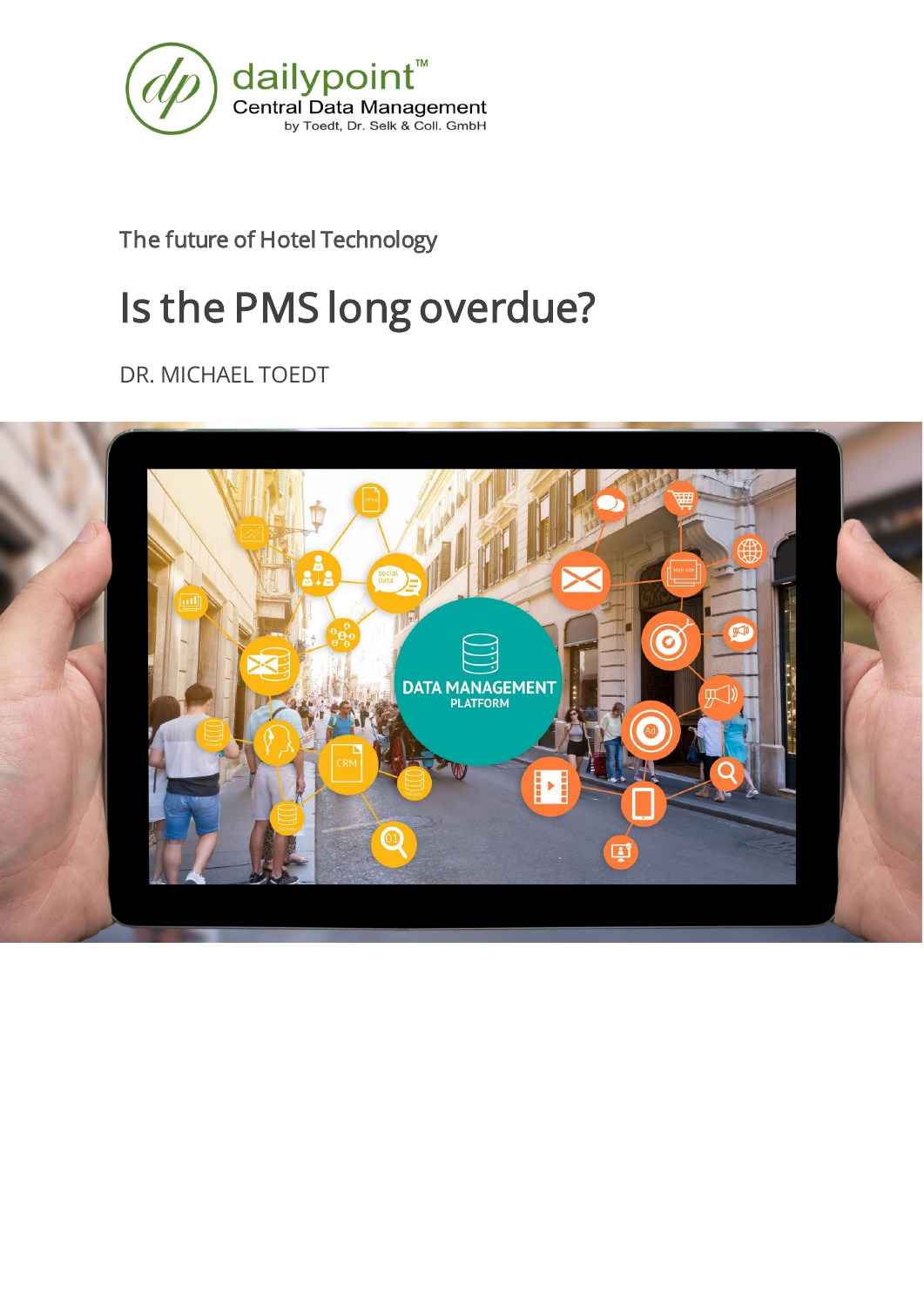

## **As hotels gear up for the post-Covid hospitality boom, competition will be fierce.**

Those that can deliver the best and most personalized, most individualized guest experiences will undoubtedly win the race. And in today's tech-driven world, implementing the right hotel tech stack will clearly be critical to success.

"As hotels gear up for the post-Covid hospitality boom, competition will be fierce."

> In this White Paper, we look at why centralizing the Property Management System (PMS) is a flawed approach when evolving the tech stack, and explores alternative solutions that can deliver a truly guest-centric tech environment offering a

wealth of benefits to hoteliers and customers alike.

### The background

Traditionally, hotel technology has been complex and fragmented, with a lack of integration resulting in a set-up that's clunky and inefficient at best and noncompliant with data privacy law at worst. In such cases, the myriad of systems needed to run hotels, from the PMS, RMS and CRS to the IBE, CRM and POS, are all disconnected, or mainly poorly connected with no or just very limited data cleaning processes implemented resulting in multiple guest profiles being created – up to 30 on average. $<sup>1</sup>$ </sup>



<sup>&</sup>lt;sup>1</sup> Source: dailypoint internal data

<sup>2</sup> Source: by Darja Gogunova and Anton Hell (hotel consultant)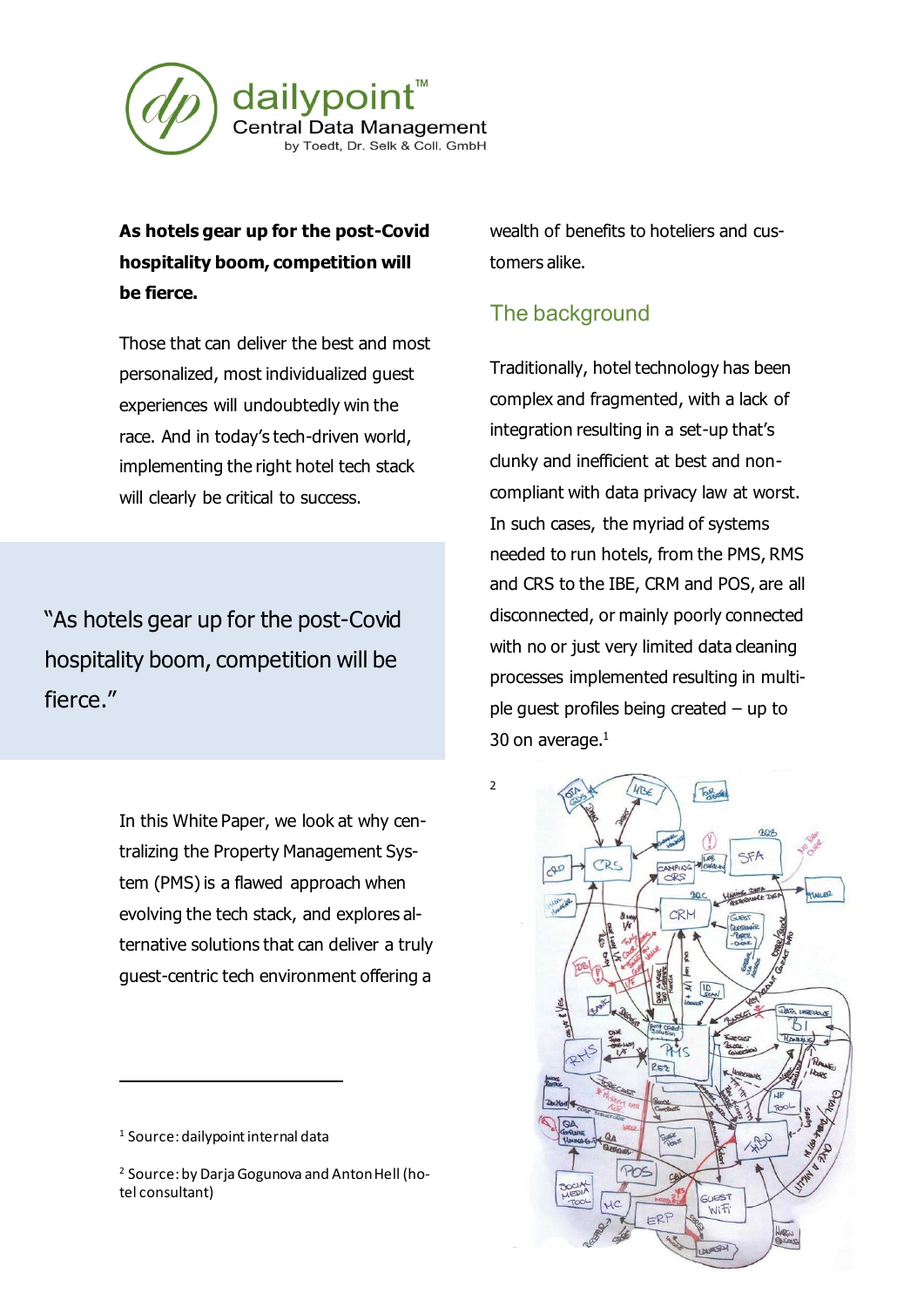

The traditional approach over the last 40 years, with the PMS sitting at the heart of everything as shown in the illustration, the implication seems to be that processes are more important than guests when it comes to the hotel tech stack. Yet research shows this to be untrue. A recent survey by Shiji Group and Travel Singularity found that improving the guest experience is the number one objective for hoteliers when it comes to adopting new technologies<sup>3</sup>. So why has the PMS been the center point of the IT stack for over 40 years?

# A move to the cloud and open API

It has to be said that the hotel industry has been slower than most others to adopt cloud-based technologies and APIenabled systems. The survey quoted above states that 59% of hoteliers still keep at least some of their solutions onpremise, whilst 17% have all their infrastructures working offline. On the other hand, 28% did say they were planning to migrate all their systems to the cloud in the next two years, with just 6% wishing to stay firmly on the ground.<sup>4</sup>

However, not all cloud-based systems are created equal. And one big problem remains: the PMS. Dr. Michael Toedt, Managing Director at dailypoint™, explains: "Whilst the PMS is important and still needs to connect to the other vital systems, it shouldn't sit at the center of the IT stack, as this effectively makes the customer experience an afterthought. Instead, the leading system should be the one that stores the central guest profile.

# The problem with centralizing the PMS

PMS stands for Property Management, not Guest Management. By making PMS processes such as handling rates, reservations and accounts a priority over the customer profile, hotels are hampering their ability to optimize the guest experience. Even with the most advanced, joined-up API solution available today,

<sup>&</sup>lt;sup>3</sup> Source: Shiji Group & Travel Singularity. "The [current state of technology in hotels and the way](https://www.techtalk.travel/post/market-study-major-hotel-technology-trends)  [forward".](https://www.techtalk.travel/post/market-study-major-hotel-technology-trends)July 2021.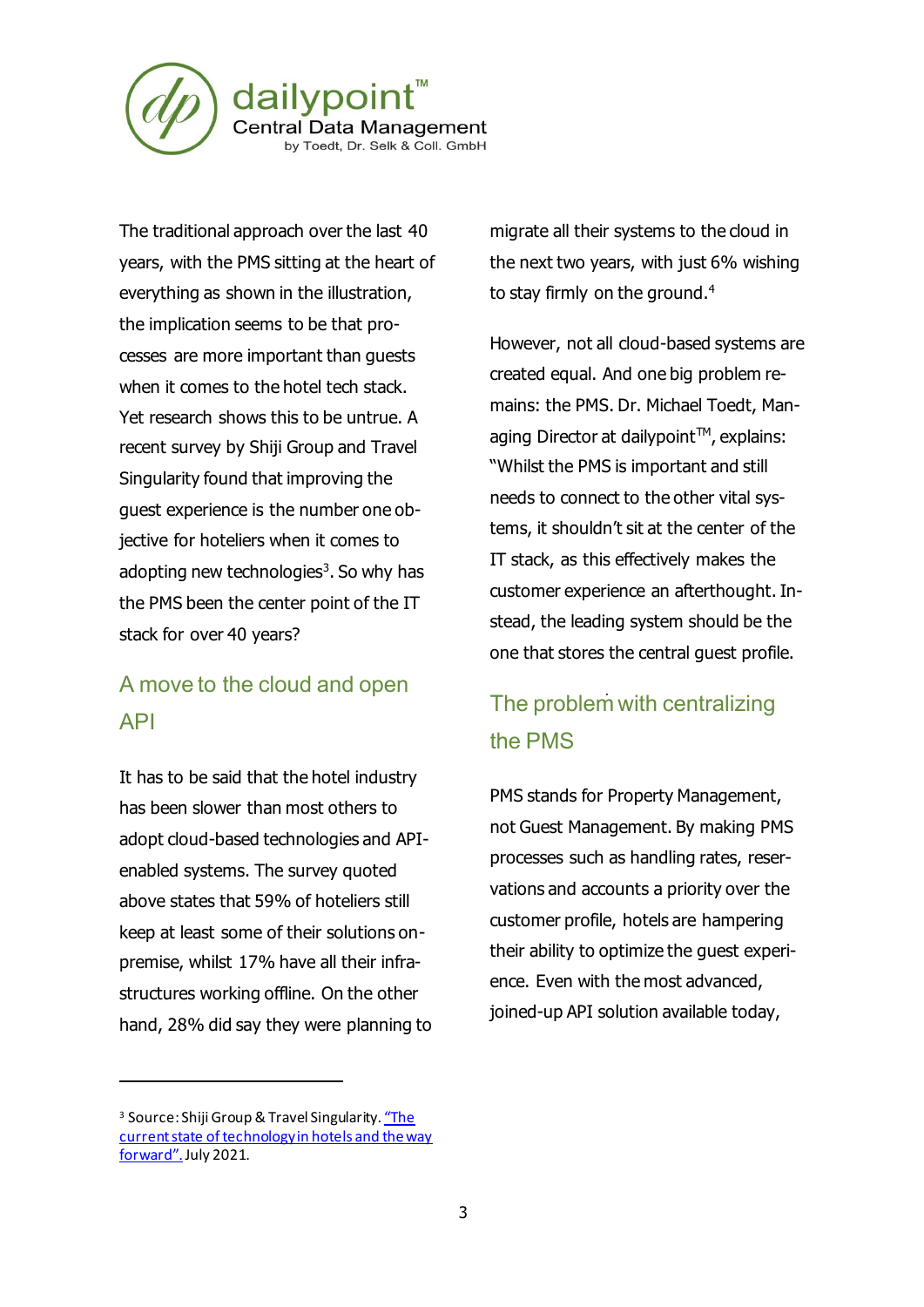

both hotels and customers will be disadvantaged.

Why? Because the old problem of multiple guest profiles and data streaming from different sources, with no means of centralization, will remain. Since the PMS is also used for invoicing and accounting, the consolidation of customer profiles is extremely complex and almost impossible when this system is put at the center of the IT stack.

"Today's technologies, particularly open API systems, give us unparalleled opportunities to leverage the power of Big Data," says Dr. Michael Toedt. "By connecting our hotel tech stack in the right way, we have the ability to find out

profile at its heart, this opportunity is at least partly lost.

"What this means in reality is that hotels are losing out on providing the best possible guest experience  $-$  in other words, one that is highly personalized. Think sales and marketing initiatives such as highly individualized pre- and post-arrival emails, customer satisfaction surveys, upgrades and special offers, a perfect guest recognition and service on site, plus ongoing campaigns to nurture loyalty and prompt return visits, all tailored to each guest's unique preferences."

#### So, why not focus on the CRM?

It's true that initiatives such as auto-

amazing levels of detail about each guest, from the booking behavior and financial background to the individual guest preferences like the kind of welcome gift they'd like to receive on arrival. But without implementing a guestcentric IT system that puts the customer

"Today's technologies, particularly open API systems, give us unparalleled opportunities to leverage the power of Big Data," says Dr. Michael Toedt.

mated, personalized emails and loyalty campaigns can be managed through the CRM. Indeed, many hoteliers are now choosing to put the CRM at the center of their open-API solutions, rather than the PMS. This may look like a move in the right direction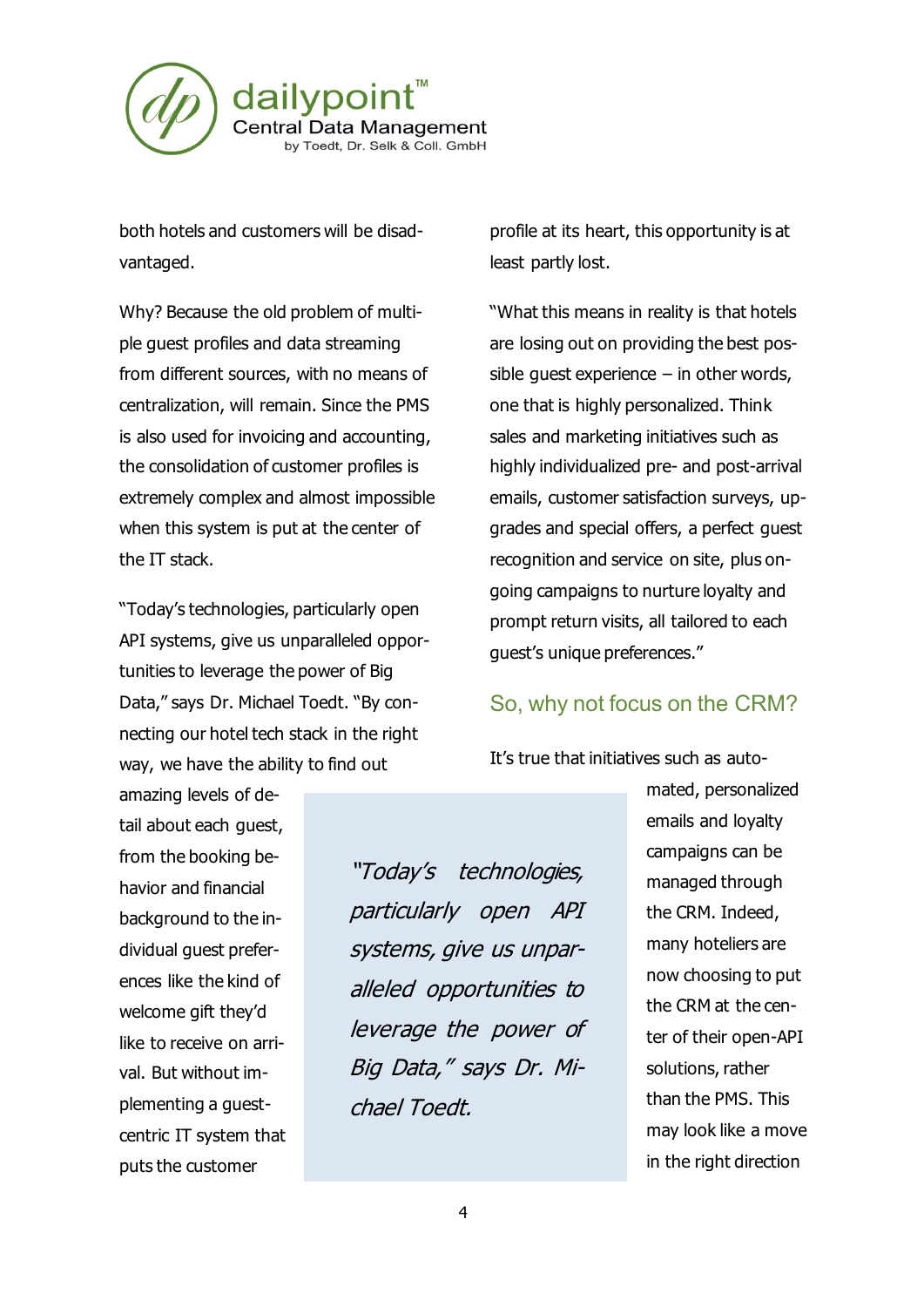

on the surface, as CRMs can collect data from multiple communication channels, including off-premise sources such as messages sent via OTAs and social media.

"The CRM is a powerful tool," admits Dr. Michael Toedt, Managing Director. "But it's just one cog in a very big wheel since the "M" stands in 99.9% of all

implementations for Marketing. In order to generate a sustainable success from Big Data all departments along the whole customer journey should be included. Think how much more you can give your customers – including businesses, travel agents and other groups – by implementing a guest-centric, AI-driven Central Data Management (CDM) solution that's connected to all other systems and



An AI-driven Central Data Management (CDM) solution enables hoteliers to build up detailed guest profiles (Image: canva.com)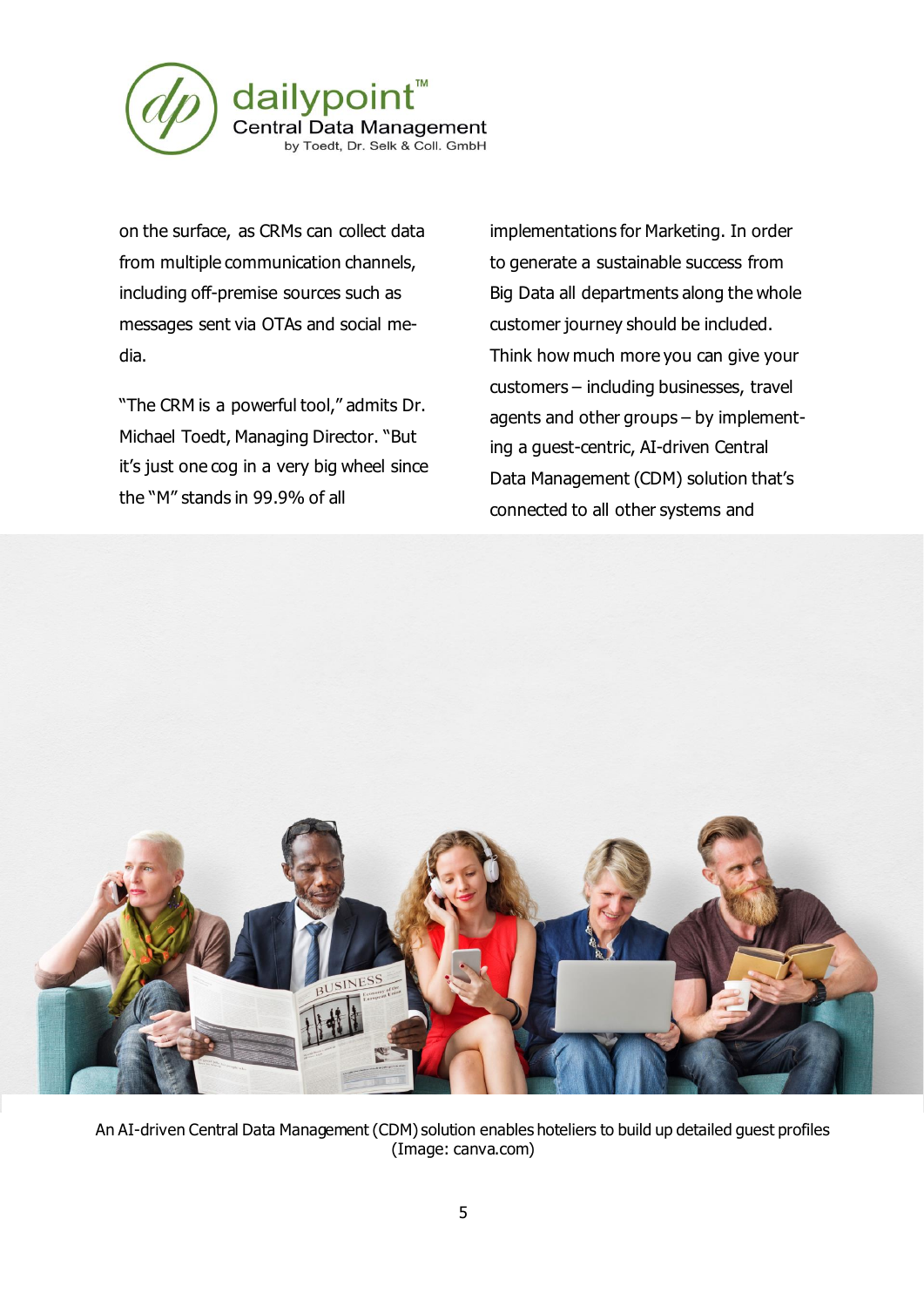

departments in real-time. This solution gives hotels the chance to build up detailed guest profiles using insights from all connected technologies, and tailor every single customer interaction along the customer journey.

"A Central Data Management solution is a real CRM, since it's not limited to marketing or e-communication functions. The M stands for Management and therefore covers all areas of a hotel. It has the ability to push the level of personalized services to new heights across all departments and all touchpoints along the customer journey."

A highly personalized marketing approach doesn't just benefit the guest. Research shows that personalized email marketing campaigns created on a 1:1 basis can increase revenues by up to  $76\%$ <sup>5</sup>. This is naturally significant to hoteliers, with 69% of those surveyed by Shiji Group and Travel Singularity saying that the ability to increase profits is the key driver when making decisions around adopting

new tech<sup>2</sup>. However, whilst this is certainly important, it must be remembered that marketing is only one area to consider within a guest-centric IT approach.

## The importance of clean data

A major disadvantage of solutions that don't have the guest profile at center is the potential for non-compliance with data privacy laws. The introduction of GDPR in 2018 and the invalidation of the EU-US Privacy Shield in 2020 both had serious implications for hoteliers. The impact of having to manage multiple guest profiles across unintegrated on-premise and/or cloud-based systems can lead to errors and omissions – at a potentially huge financial and reputational cost.

In a 'traditional' hotel tech stack, information, correction or deletion requests coming from guests cannot be entirely processed, which means that the vast

<sup>&</sup>lt;sup>5</sup> Source: Cendyn & Apaleo. "10 reasons why the [guest profile no longer lives in the PMS"](https://www.cendyn.com/library/10-reasons-why-the-guest-profile-no-longer-lives-in-the-pms/). January 2020.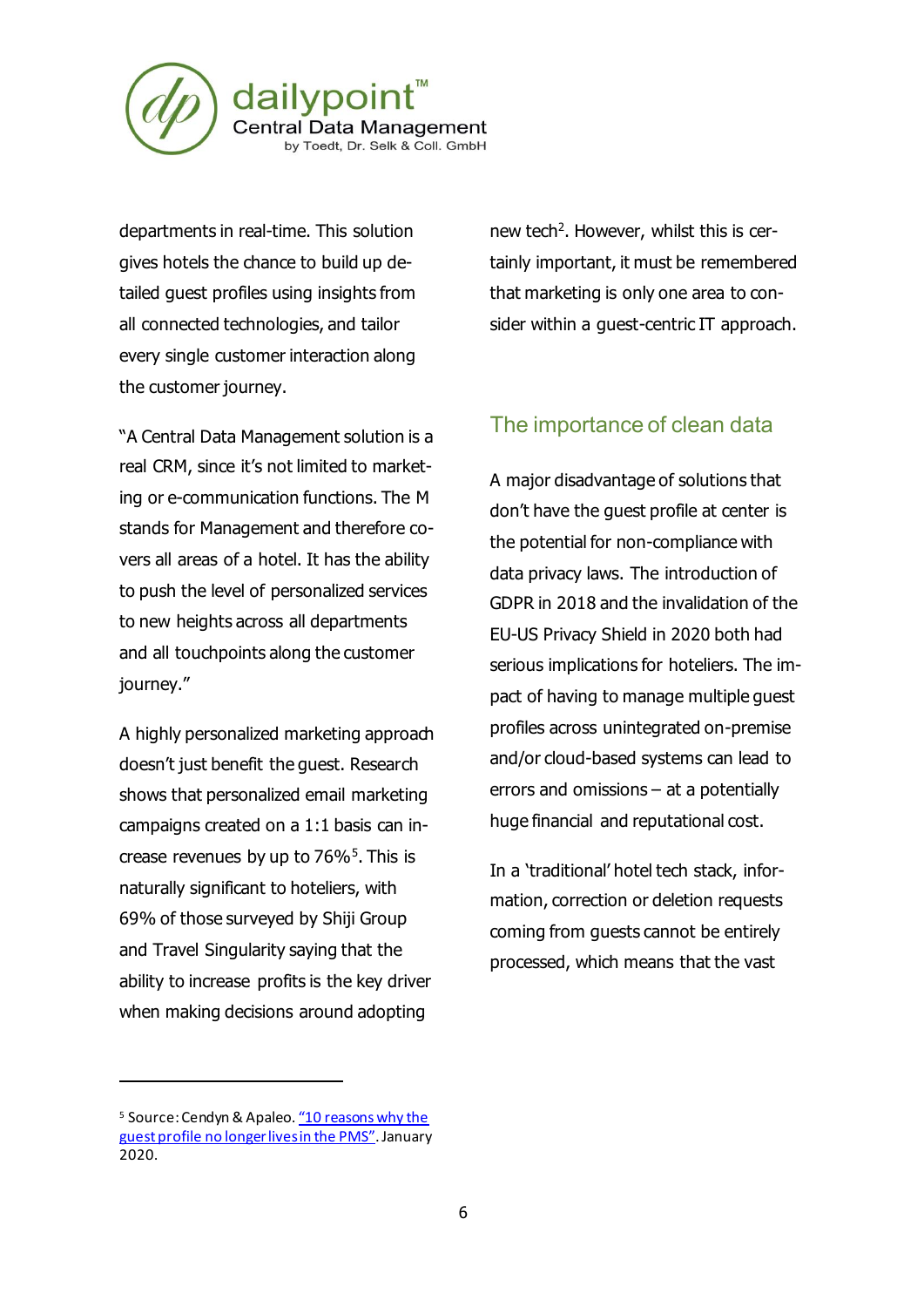

majority of hotel companies aren't GDPRcompliant from a technical viewpoint.

Conversely, a guest-centric CDM can eliminate these problems. By connecting in real-time to all other key solutions, a single, 'clean' version of each guest's profile can be maintained. In turn, this makes it simple for hotel staff to manage data-related requests from clients, such as updating personal details. It also enables one-click deletions, preventing data disputes later on down the line. From a compliance and reputational viewpoint, this functionality is truly invaluable.

A spin-off of this benefit is data accessibility. With just one version of each guest profile held centrally in the cloud, staff and Systems across all departments, hotel sites and brands can be confident they're accessing the right information – and can do so from any location. And because data is communicated in real-time from all systems connected to the CDM, it will always be up to date as well as clean. This saves time and frustration as well as upholding quality and compliance.

## CDM – the true successor to the PMS

"Central Data Management, or CDM, is the only realistic way forward for the hotel industry," concludes Michael. "It could even be seen as the 'holy grail,' especially for the many businesses – independents and chains alike – looking to fight back against the increasingly-dominant OTA sector. OTAs have long been taking advantage of the deep customer insights enabled by their own IT stacks, and hoteliers need to catch up and play them at their own game.

"With 'Covid revenge travel' already happening, the time is right to move on from

"Changing the IT stack to become guest-centric isn't just an IT project; it's a change management project which affects almost all departments within a hotel organization," says Dr. Michael Toedt.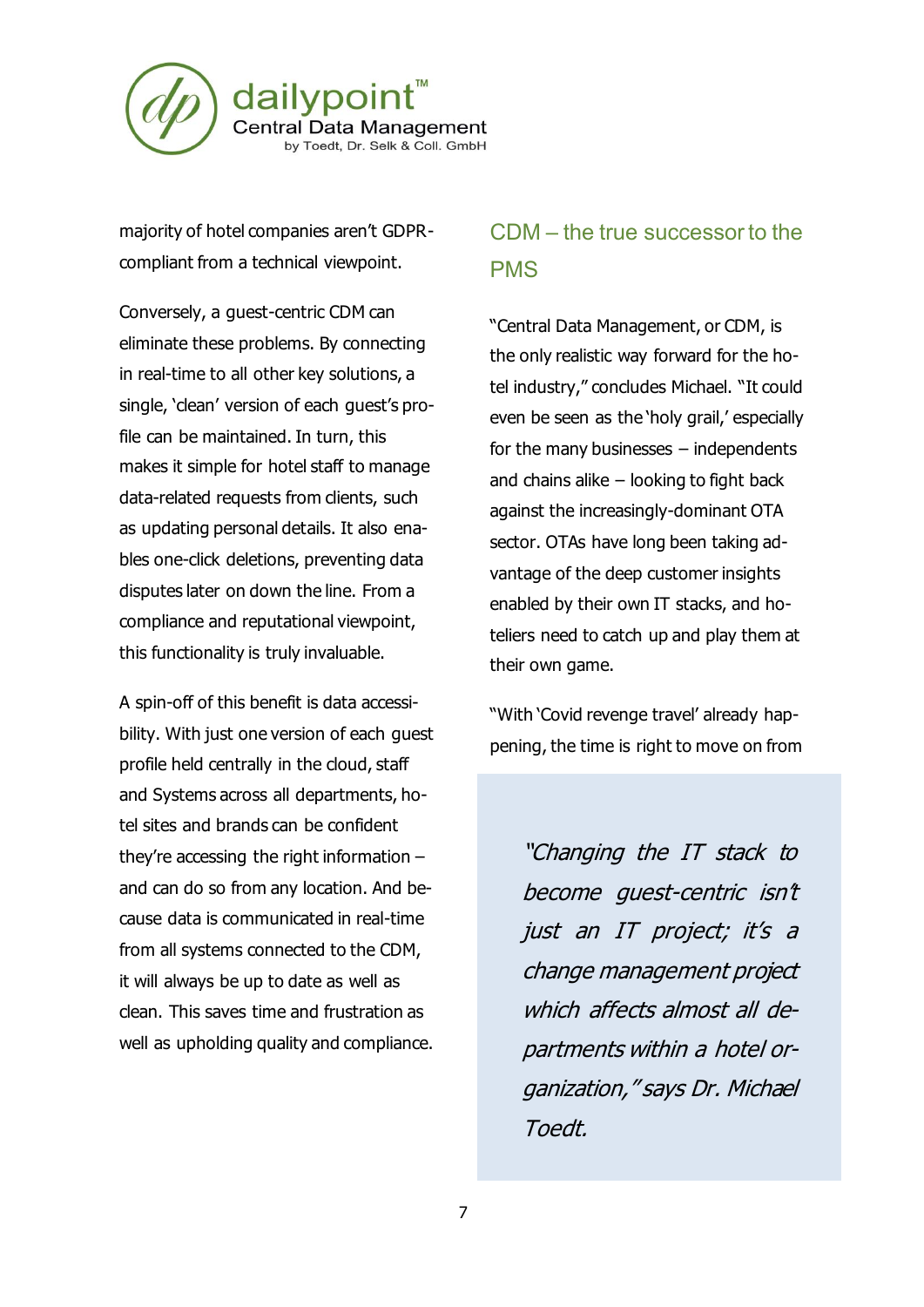

centralizing the PMS. And the great news is, the technology is already out there with systems such as dailypoint<sup>TM</sup> 360 $^{\circ}$ leading the way. Hoteliers have a genuine opportunity to outstrip both OTAs and direct competitors by taking control of their data and, as a result, optimizing both guest satisfaction and revenues.

"Changing the IT stack to become guestcentric isn't just an IT project; it's a change management project which affects almost all departments within a hotel organization. It's therefore a topic that CEOs need to take notice of, as the risk of failure will be high if these essential changes aren't driven by top management."

## About the author: Dr. Michael Toedt

Dr. Michael Toedt is CEO and Founder at dailypoint<sup>™</sup>. He is a renowned expert in the field of Big Data and CRM. Michael started his career in his parents' hotel business and the Michelin Star gastronomy. He started his second career in the field of CRM, and in 2005 founded Toedt, Dr. Selk & Coll. GmbH (TS&C). TS&C, today known as dailypoint™, is recognized as a premiere software company and think tank for data-driven management.

In addition to his work at dailypoint™, Michael Toedt is, among other things, a lecturer at the University of Applied Sciences in Munich, Germany on the topic of "CRM in Tourism" as well as a lecturer at Hotellerie Suisse. He publishes books and professional articles in the field of CRM, Big Data and digitalization regularly. In 2016, Michael wrote his doctorate on the influence of communication on sales figures in the luxury hotel industry. In 2021 Michael was listed "One of the 10 Most Promising CEOs" by Industry Era.

For more information, visit **[www.dailypoint.com](http://www.dailypoint.net/)**/publications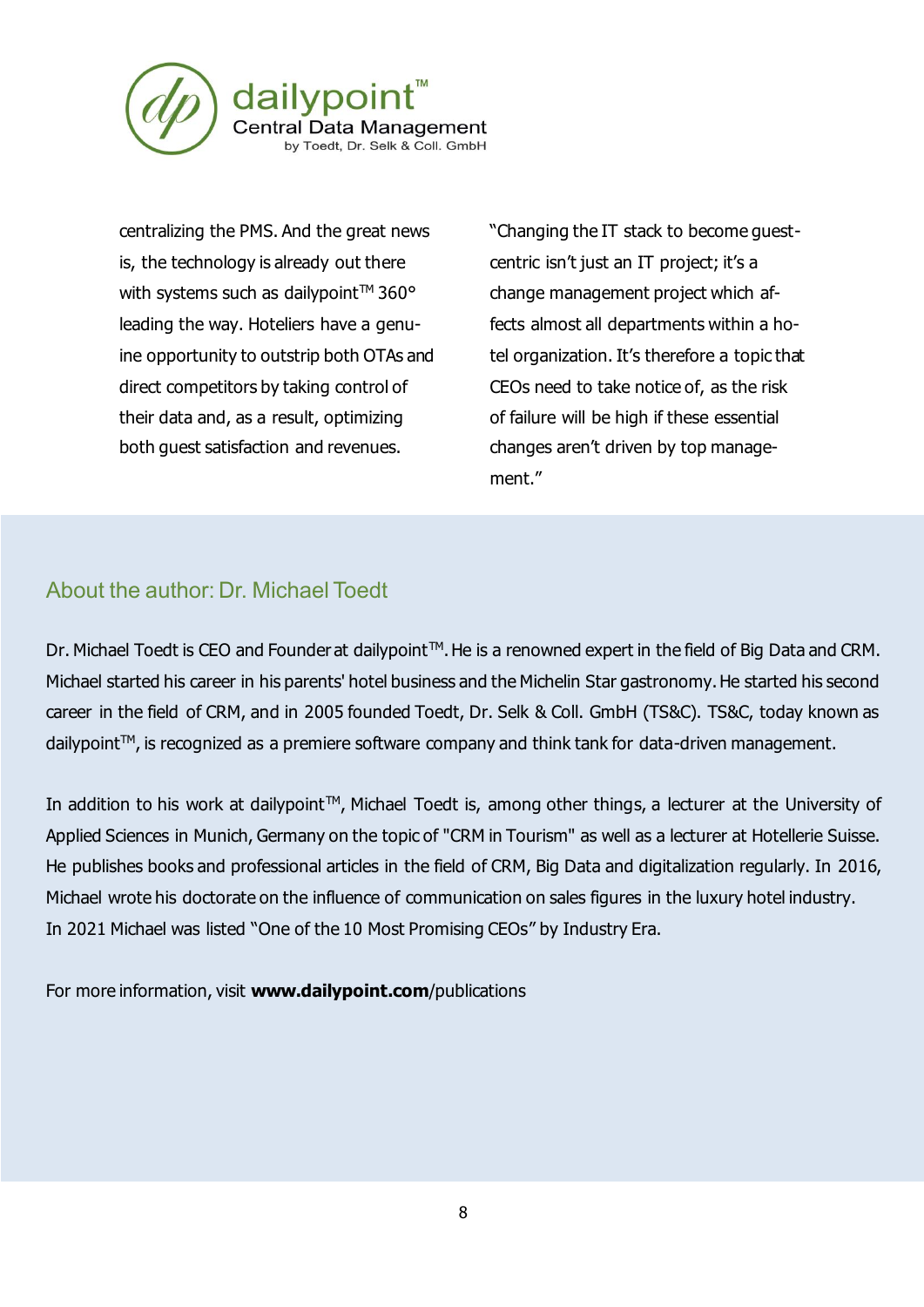

# About dailypoint™ - Software made by Toedt, Dr. Selk & Coll. GmbH

dailypoint™ is the leading Data Management and CRM platform for demanding individual hotels and hotel groups. dailypoint™ collects data from all relevant sources such as PMS, POS, website, newsletter or WiFi and automatically creates a central and consolidated guest profile. In 350 steps, the data is processed and enriched by means of artificial intelligence (AI) to create a guest profile like never before. The cloud-based SAAS solution consists of 16 modules and is complemented by the dailypoint™ Marketplace with more than 170 solution partners. dailypoint<sup>™</sup> not only offers measurable marketing, but also covers the entire customer journey and thus supports all departments within a hotel. The integrated Privacy Dashboard is also the central element for the technical implementation of the GDPR.

dailypoint<sup>™</sup> is headquartered in Munich, Germany and is sold and supported worldwide directly or through its distribution partners D-EDGE and XNProtel.

For more information, visit **[www.dailypoint.com](http://www.dailypoint.net/)**.